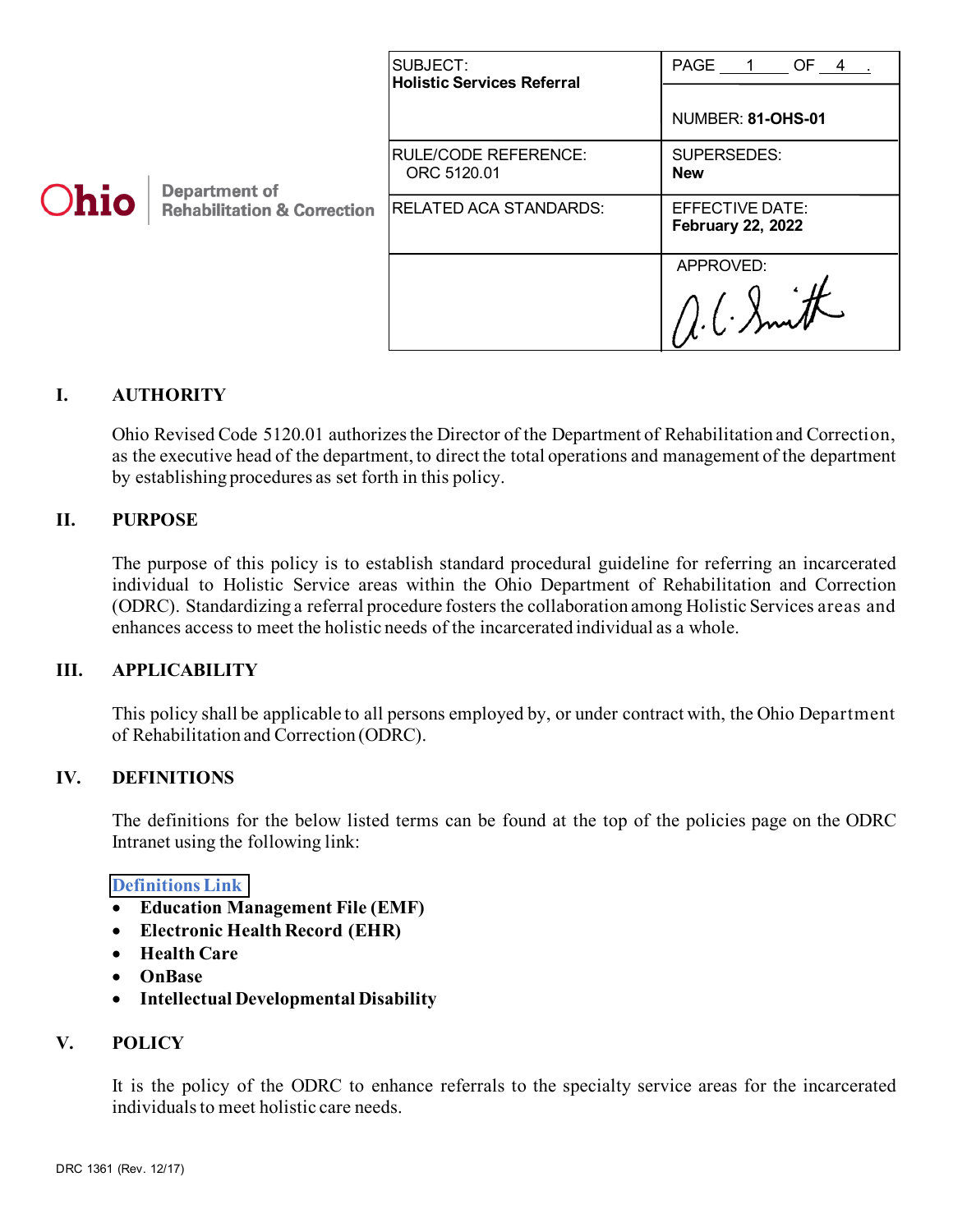# **VI. PROCEDURES**

- **A.** The referral procedure detailed within this policy are not to supersede existing procedures for incarcerated individuals seeking services within the Holistic Service departments. Any staff member referring an incarcerated patient to a Holistic Service area shall utilize the Referral to Holistic Services (DRC4396).
	- 1. Referral to Holistic Services (DRC4396) submissions shall be sent to the respected Holistic Service department administrator/designee.
	- 2. The department administrator/designee shall then review the referral form and implement intervention appropriately.

If additional Holistic Service referrals are indicated, the department administrator/designee shall indicate the additionalservice area referral on the Referral to Holistic Services (DRC4396).

3. If an electronic referral to a Holistic Service area has been completed utilizing the current EHR system, then the Referral to Holistic Services (DRC4396) is not needed.

### **B. Medical Referrals**

1. The Referral to Holistic Services (DRC4396) shall be utilized for health-related matters that do not require acute or chronic medical assessment or treatment.

Examples of referrals to Medical include (but not limited to):

- a. Educational needs,
- b. Medical equipment repair needs,
- c. Expired special needs badges,
- d. Tattoo Removal
- 2. The referral form shall be reviewed, action taken, documentation completed, and scanned into the patient's EHR.

#### **C. Behavioral Health Referrals**

1. The Referral to Holistic Services (DRC4396) shall be utilized for behavioral health related matters that do not require emergent assessment or treatment.

Examples of referrals to Behavioral Health include (but not limited to):

- a. Referral for services,
- b. Medication management,
- c. IDD consultation.
- 2. Behavioral Health Operations will continue to facilitate open office hours.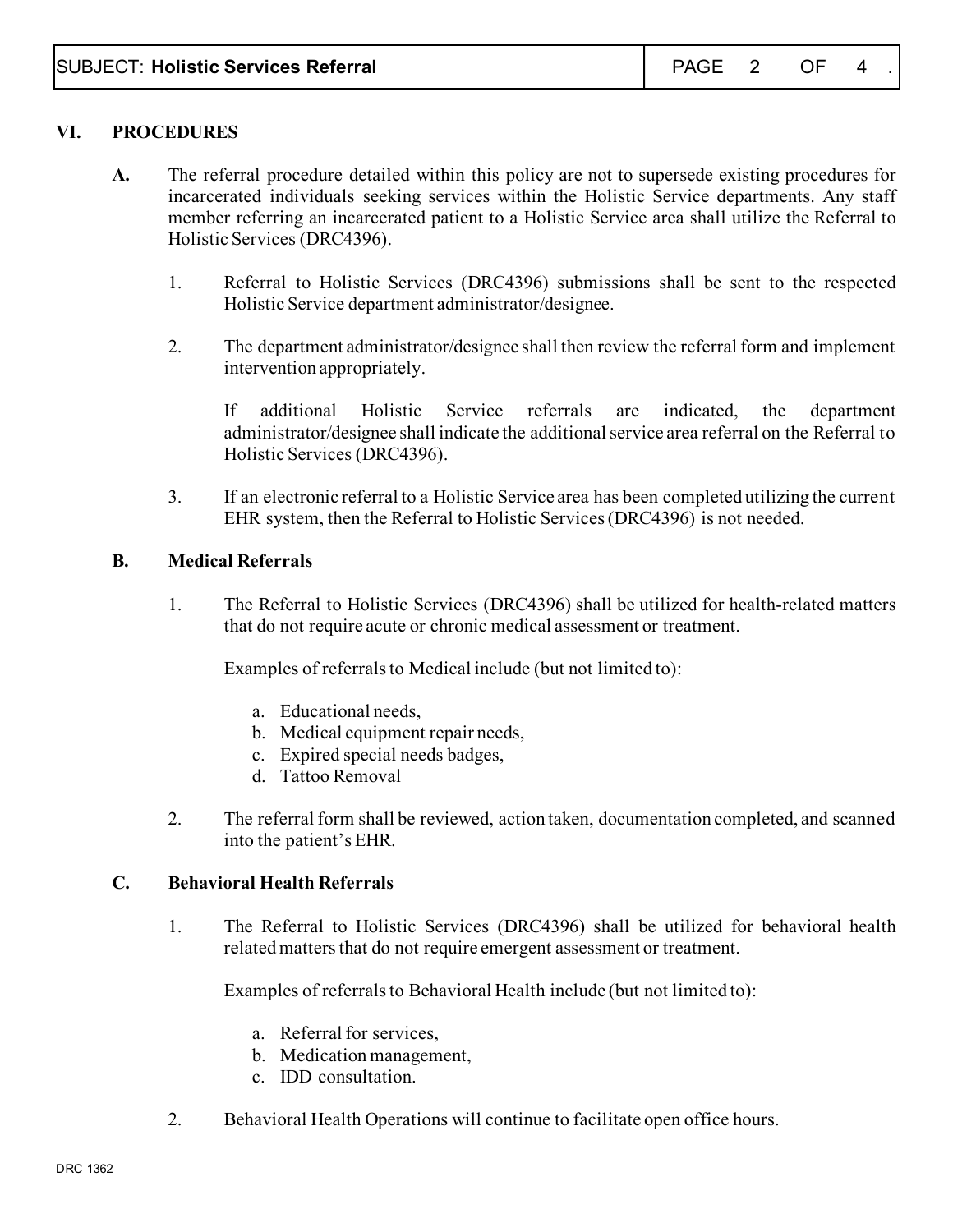### SUBJECT: **Holistic Services Referral** And All PAGE 3 OF 4

- 3. Emergent referrals shall be made in accordance with ODRC Policy 67-MNH-02, Mental Health Screening and Mental Health Classification.
- 4. The referral form shall be reviewed, action taken, documentation completed, and scanned into the patient's EHR.
- 5. DRC5265 form will be retired.

### **D. Dental Referrals**

1. The Referral to Holistic Services (DRC4396) shall be utilized for dental matters that do not require emergent assessment or treatment.

Examples of referrals to Dental include (but not limited to):

- a. Consultation,
- b. Round trip follow up of dental related issues,
- c. Education/update of Dental Services.
- 2. The referral form shall be reviewed, action taken, documentation completed, and scanned into the patient's EHR.

### **E. Education Referral**

- 1. Examples of referrals to Education include (but not limited to):
	- a. Enrollment requests,
	- b. Guidance services,
	- c. Testing,
	- d. Enrollment assessment (Medical/Behavioral Health),
		- a. Classroom,
		- b. Occupational.
- 2. The referral form shall be reviewed, action taken, documentation completed, and scanned into OnBase.

#### **F. Recovery Service Referral**

- 1. Examples of referralsto Recovery Services include (but not limited to):
	- a. Referral for services,
	- b. Overdose,
	- c. Detoxification,
	- d. Positive drug test.
- 2. The referral form shall be reviewed, action taken, documentation completed, and scanned into the patient's EHR.
- 3. DRC5502 form will be retired.